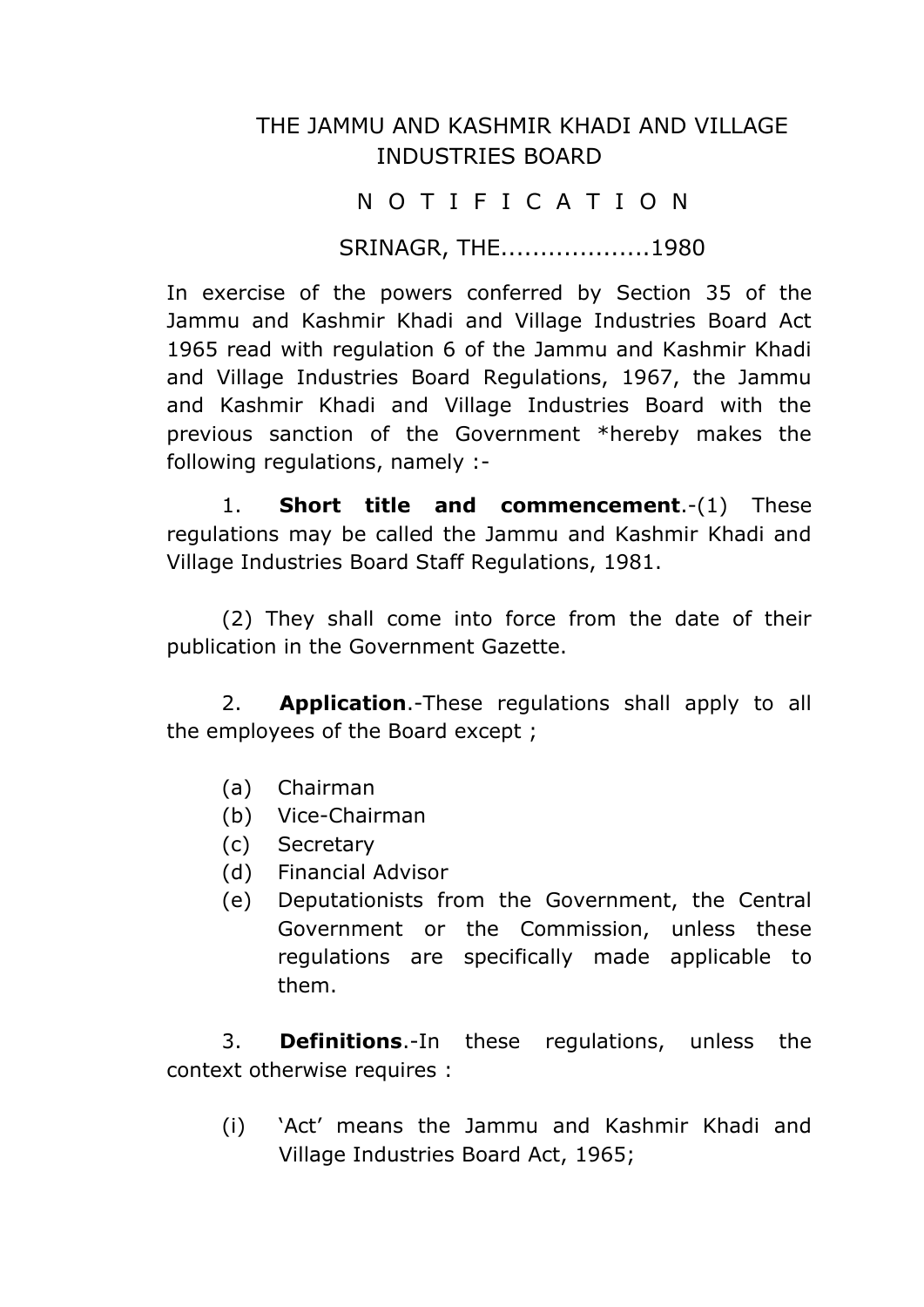- (ii) 'Board' means the Jammu and Kashmir Khadi and Village Industries Board ;
- (iii) 'Chairman' means Chairman of the Board ;
- (iv) 'Employee' means an employee of the Board who receives his emoluments out of the funds by the Government ;
- (v) 'Executive Officer' means the Executive Officer of the Board ;
- (vi) 'Financial Advisor and Chief Accounts Officer' means Financial Advisor and Chief Accounts Officer of the Board ;
- (vii) 'Government' means the Government of Jammu and Kashmir ;
- (viii) 'Schedule' means the schedule annexed to these regulations ;
- (ix) 'Secretary' means the Secretary of the Board ;
- (x) 'Service' means the Jammu and Kashmir Khadi and Village Industries Board ;
- (xi) 'Member of the Service' means a person appointed to a post in the Service under the provisions of these regulations ;
- (xii) 'Vice Chairman' means the Vice-Chairman of the Board;

(2) All other expressions used in these regulations but not defined shall have same meaning as assigned to them in the Act.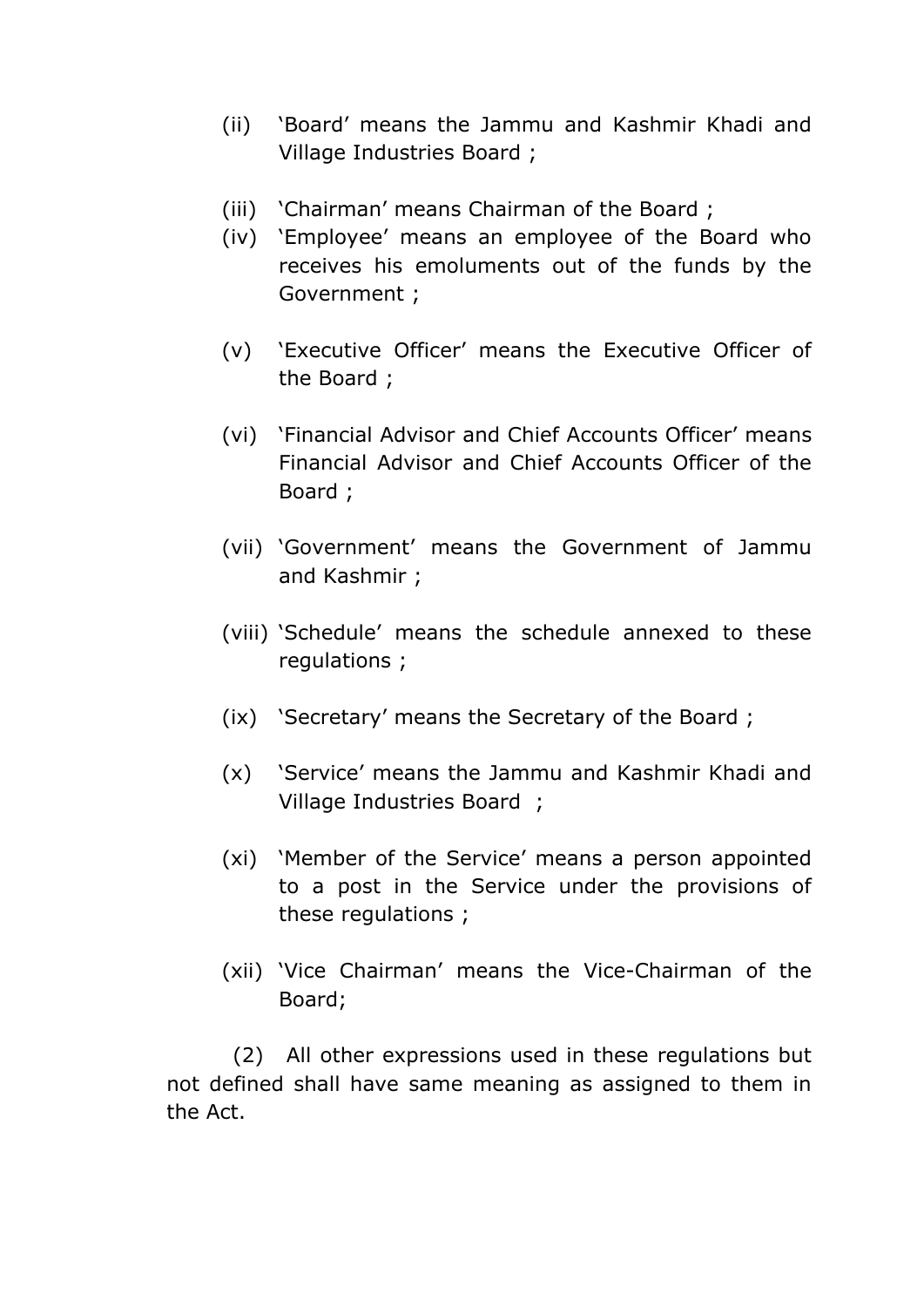4. **Constitution of Service**:-(1) From the date of commencement of these regulations, there shall be constitution of the Jammu and Kashmir Khadi and Village Industries Board Service.

(2) The Board may, at the commencement of these regulations, appoint to the service any person who at the commencement of these regulations is holding any post in its sanctioned scale of pay included in the cadre of the Service ;

Provided that form the purpose of initial constitutions of the service the persons holding any such post included in the cadre of the service in its sanctioned scale of pay shall be deemed to have been appointed to the service under these regulations if he is fully qualified to hold the post.

5. **Strength and composition of the service**:-(1) The service shall comprise the posts, classes, categories and grades as are indicated in the schedules I and II.

(2) The posts included in the service shall consist of such number of permanent and temporary posts as may be declared by the Government from time to time.

6. **Qualification and Method of Recruitment**.-(1) No person shall be eligible for appointment or promotion to any class, category or grade in the service unless he posses the qualifications as laid down in schedule II and fulfils the requirements of recruitment as provided in the rules and orders for the time being in force.

(2) Appointment to the service shall be made :

- (a) By promotion by Selection
- (b) By direct recruitment ; and
- (c) Partly by promotion/selection and partly by direct recruitment.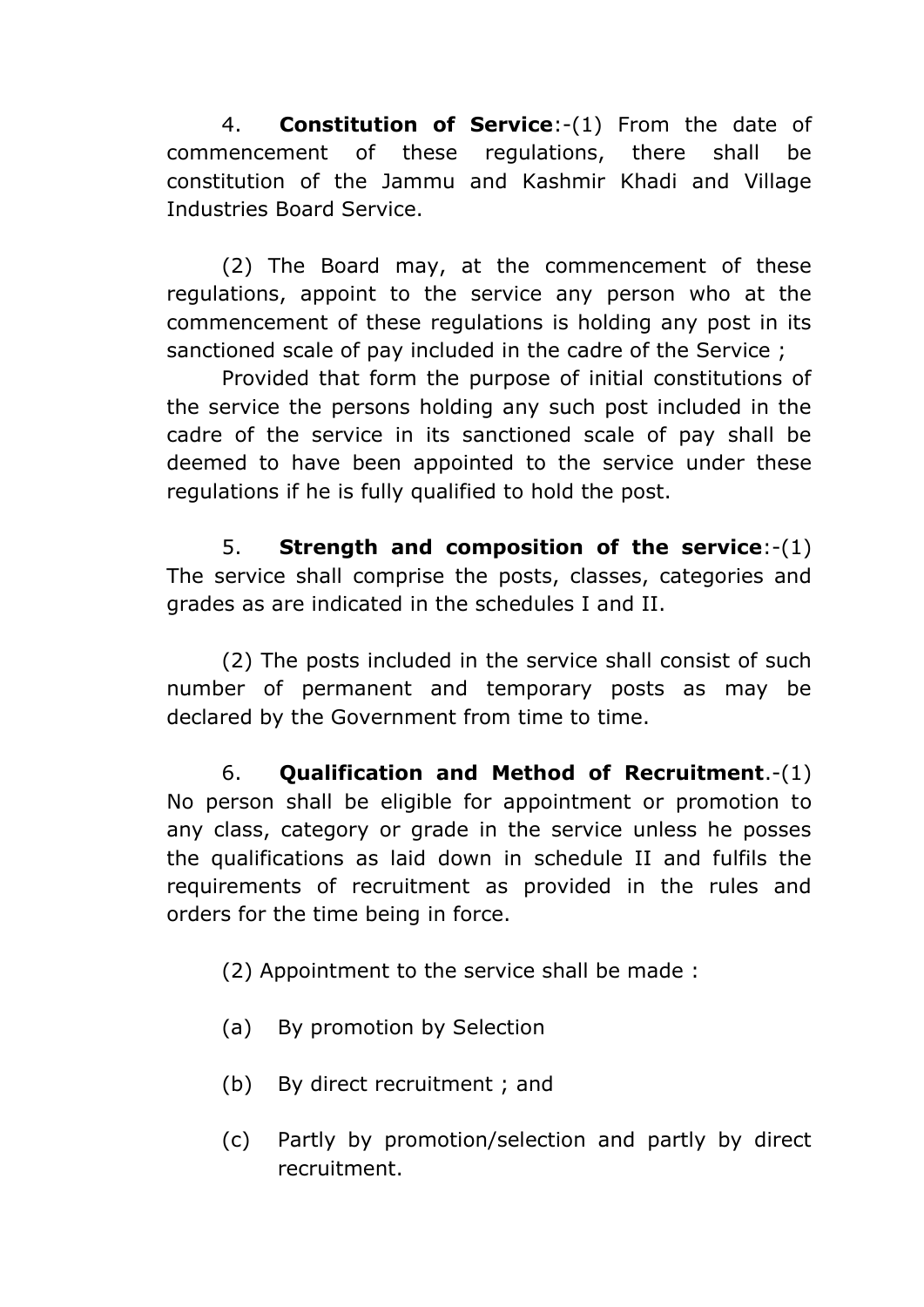In the ratio and in the manner as mentioned against each post in Schedule II.

(3) In case suitable candidates are not available for promotion the posts shall be filled up by direct recruitment with the prior approval of the Government.

7. **Probation**:- persons appointed to the service either by promotion/selection or by direct recruitment shall be on probation for two years.

(2) If it appears at any time during or at end of the period of probation or of trail an Officer has not made sufficient use of his satisfaction and has not passed the prescribed departmental examination or training, if any, if directly recruited be discharged from the services and if appointed by promotion be reverted to the post on which he holds a lien.

(3) The Board may in the case of any person extend the period of probation or trial upto the maximum period of four year.

Explanation: - Appointment of probation will be made against substantive vacancies only. All other appointments will be on trial ; provided that any period of officiating appointment shall be reckoned as period spent on probation when a person appointed on trial is given regular appointment to the service.

(4) A candidate appointed to the service by competitive examination, shall be allowed the minimum of the time scale during the first year and at the second stage of that scale during the remaining period of probation/trial.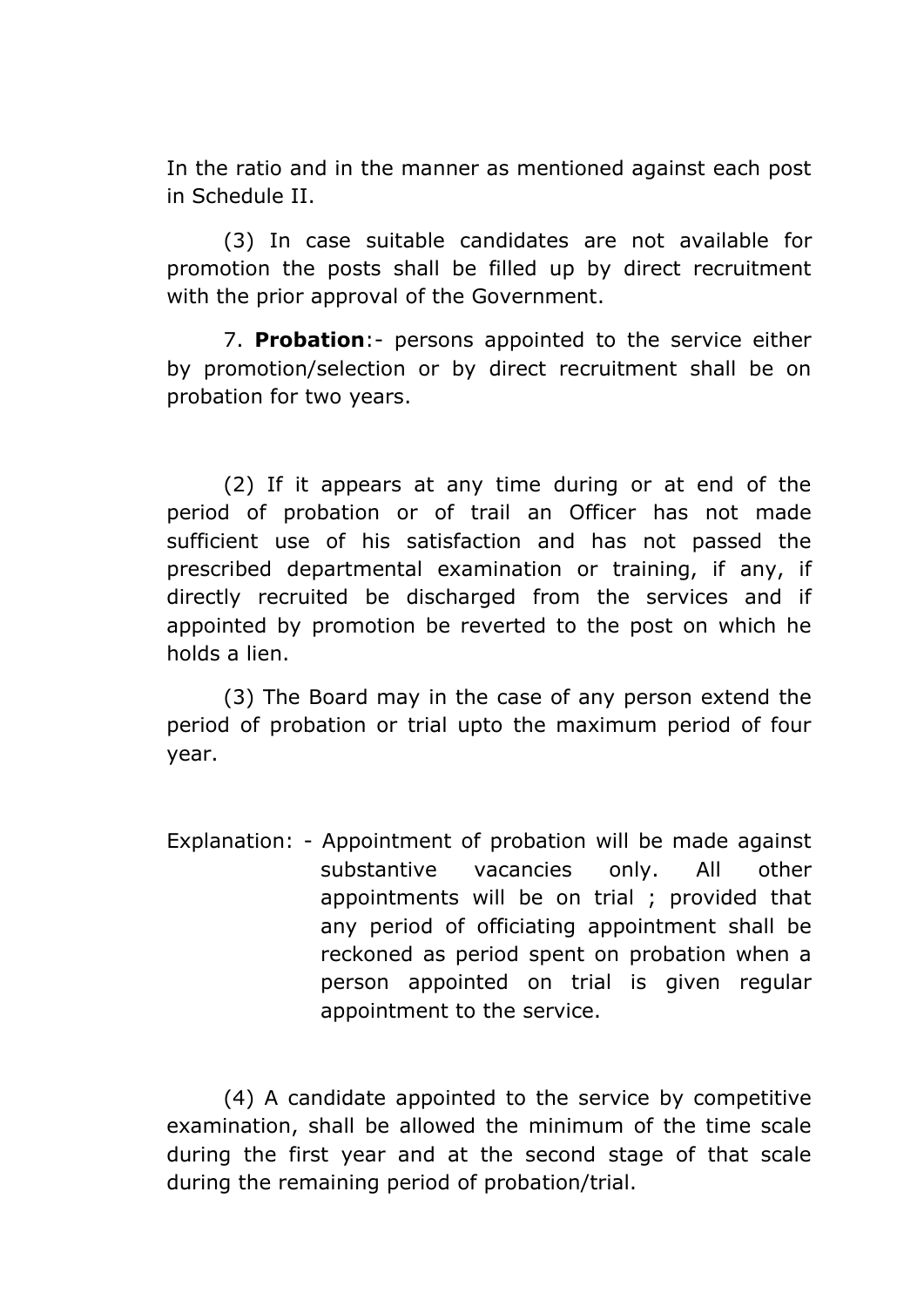Where the period of probation/trial is extended beyond two year for reasons not directly attributable to the probationer he shall be allowed to draw the second and third increment after the expiry on  $2^{nd}$  and  $3^{rd}$  year of probation/trial.

Provided that where a person has immediately before such appointment, been holding a post under the Board in a substantive capacity and was drawing therein pay equal to or more than the minimum of the time scale, his initial pay at the time of his appointment to the service shall be regulated under Art. 77 (a) (ii) read with Art. 67 of the Jammu and Kashmir Civil Service Regulations.

(5) In respect of a person who immediately before such appointment held a post under the Board in an officiating capacity and draw his presumptive pay equal to or higher than the minimum of the time scale, his initial pay at the time of appointment to the service shall be regulated under Art. 77 (a) (ii) of the Jammu and Kashmir Civil Service Regulations, treating his presumptive pay as substantive pay for purpose of such fixation alone. He shall not, however, get the benefit of Art. 67 (a) (ii) either at the time of initial fixation or subsequently

(6) In the case of persons who are appointed under these rules than by competitive examination, their fixation of pay shall be regulated under the normal rules relating to such fixation from time to time.

7. **Training and Departmental Examination**.-Persons appointed to the service by competitive examination may be required to undergo such training from time to time during the course of service and to pass during the period of probation or trial such departmental examination as the Board may prescribe.

Provided that the Board may exempt, either wholly or partly from such training or departmental examination persons who have passed a departmental examination or undergone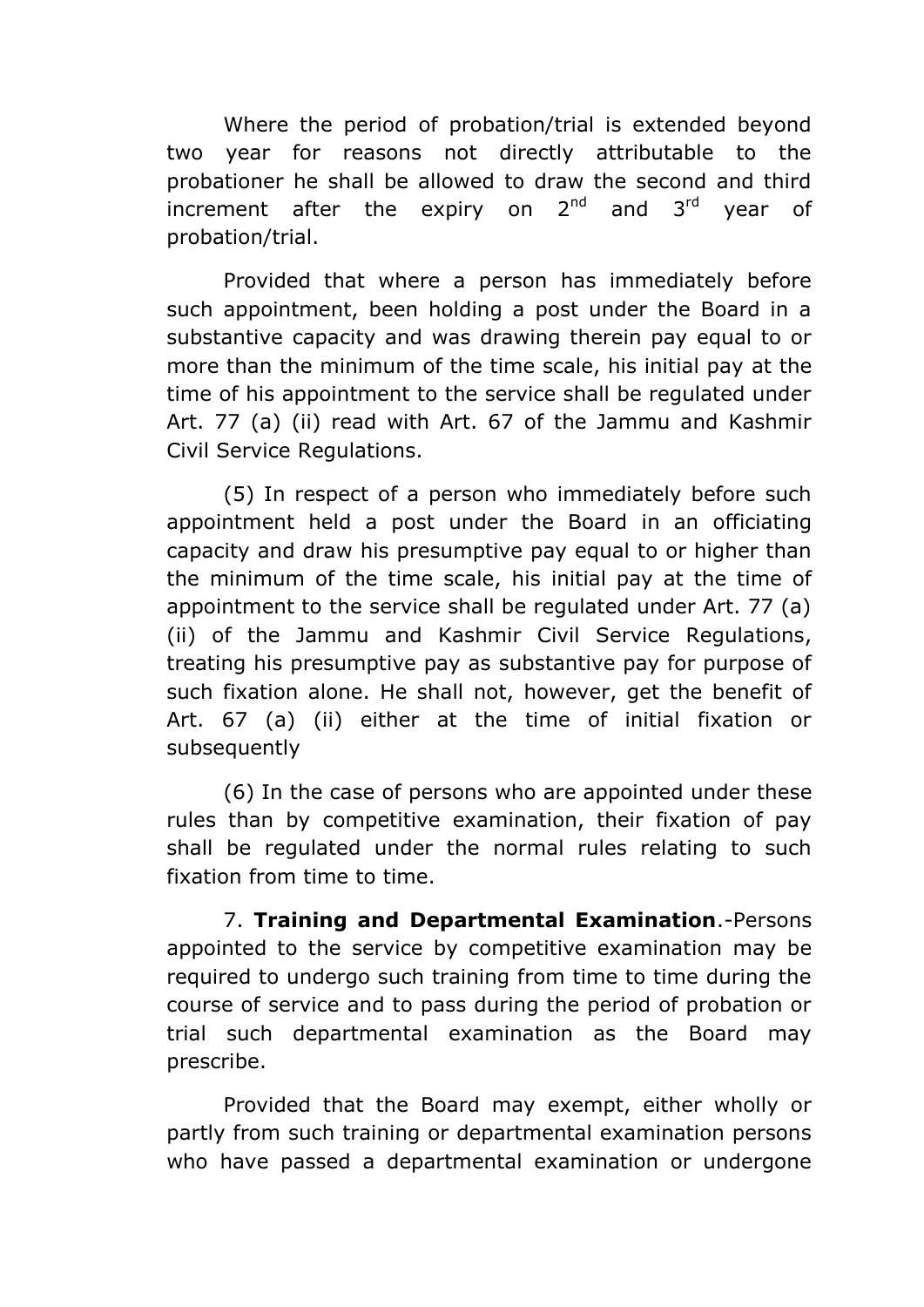training declared by the Board to be equivalent to the Departmental Examination or training, if any prescribed under these rules.

8. **Age of Recruitment**:-Notwithstanding the provisions contained in the Act or Rules and Regulations framed thereunder the age of a direct recruit on the First day of January of the year in which notification inviting applications is issued by the Board in respect of a vacancy to which the direct recruitment is made shall not be less than 18 years and more than 30 years.

Provided that the upper age limit for direct recruitment in the case of scheduled caste candidates shall be 32 years.

Provided further that upper age limit for those already in Board Service whether permanent or temporary shall be 35 years.

9. **Eligibility for direct recruitment:**-A person already in service may apply through his employer for direct recruitment to a vacant post in any particular class or category in the service if he posses the educational and other qualification prescribed to such class or category of post.

10. **Maintenance of seniority list**:-Seniority of the members of the service shall be regulated under J&K Civil Services (Classification, control and Appeal) Rules 1956. The Head Office of the Board shall maintain an updated and final seniority list of the service.

11. **Interpretation:**-If any question arises relating to the interpretation of these regulations, the matter shall be referred to the Board whose decision thereon shall be final and binding.

12. **Repeal and Savings:**-(1) All rules corresponding to these regulations and in force immediately before the commencement of these regulations are hereby repeated.

(2) Notwithstanding such repeal any appointment, order made or action taken under the rules so repealed shall be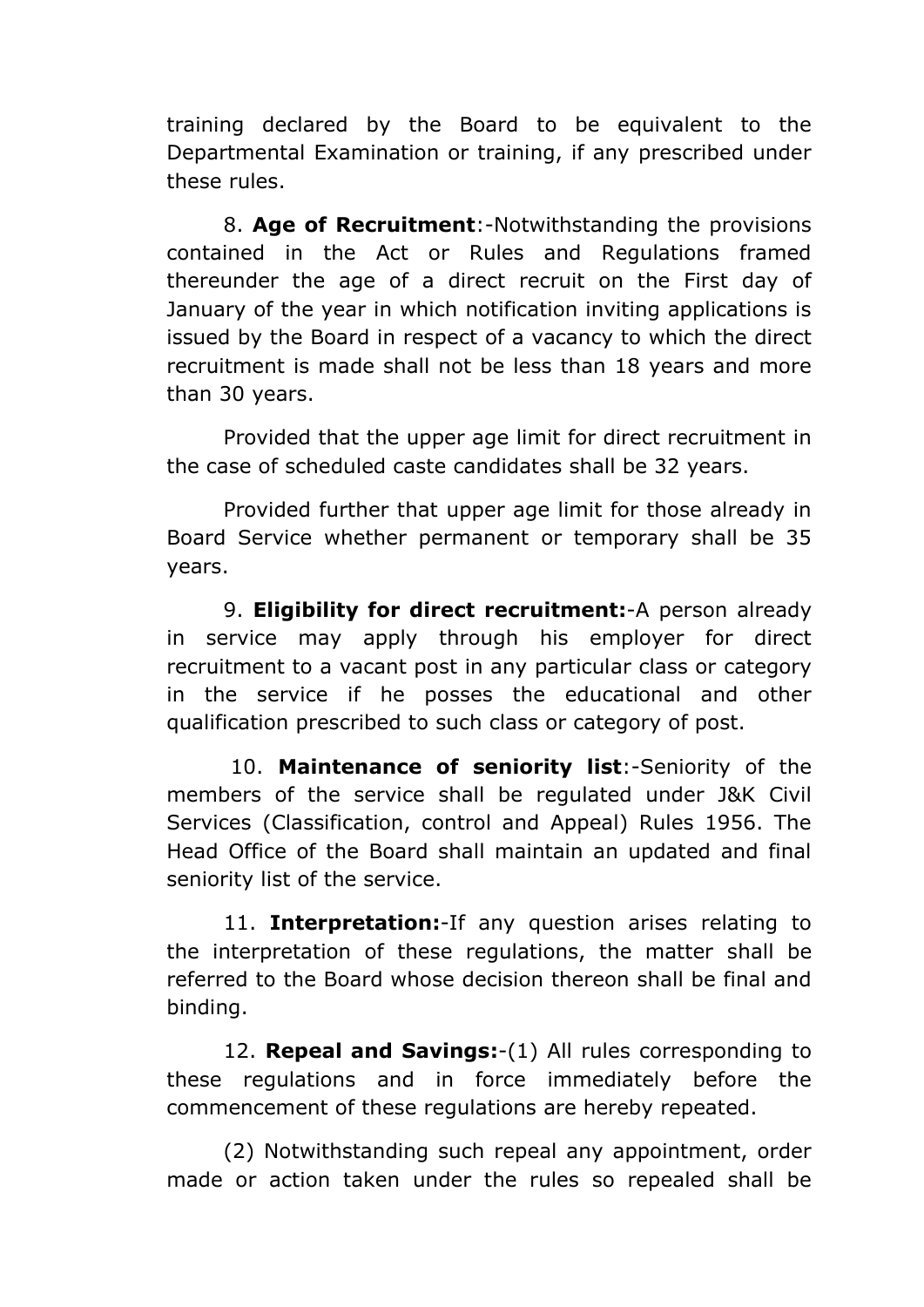deemed to have been made or taken under the corresponding provisions of these regulations.

By order of the Board,

**(Sd.) ABDUS SATAR MIR, Secretary,**

## **SCHEDULE I**

| S.No.          | Designation of the Post                      |         | Scale       |
|----------------|----------------------------------------------|---------|-------------|
| A              | <b>OFFICERS.</b>                             |         |             |
| $\mathbf{1}$   | Chairman                                     |         | 1200/- P. M |
| $\overline{2}$ | Vice-Chairman                                |         | $800/-$ P.M |
| 3              | Secretary/Chief Executive Officer            | $750/-$ | $1350/-$    |
| $\overline{4}$ | Financial Advisor and Chief Accounts Officer | $750/-$ | $1350/-$    |
| B              | <b>Executive staff</b>                       |         |             |
| $\mathbf{1}$   | <b>Executive Officer</b>                     |         | 520-900     |
| 2              | Khadi Development Officer                    |         | 520-900     |
| 3              | Development Officer (Leather)                |         | 520-900     |
| 4              | <b>Asstt.</b> Executive Officer              |         | 460-700     |
| 5              | <b>Recovery Officers</b>                     |         | 460-700     |
| 6              | <b>Assistant Registrars</b>                  |         | 450-700     |
|                | Sr. District Organisor                       |         | 300-580     |
| 8              | Jr. District Organisor                       |         | 280-520     |
| 9              | <b>Organisor Beekeeping</b>                  |         | 280-520     |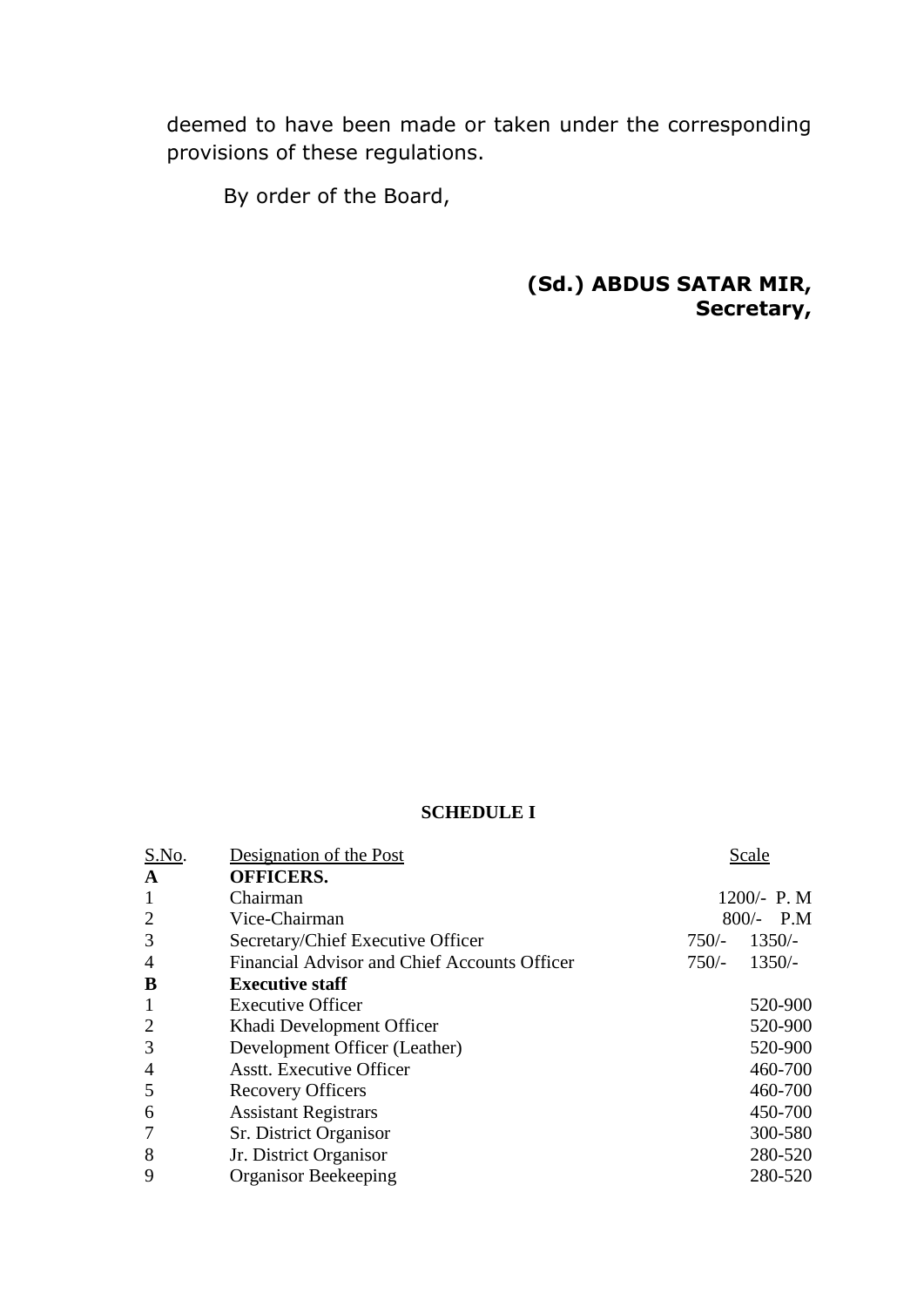| 10             | Sr. Supervisor                 | 220-430 |
|----------------|--------------------------------|---------|
| 11             | Supervisor Oil                 | 220-430 |
| 12             | Apiary Keeper                  | 220-430 |
| 13             | <b>Supervisor Beekeeping</b>   | 220-430 |
| 14             | Jr. Supervisors                | 200-320 |
| 15             | <b>Assistant Apiary keeper</b> | 200-320 |
| $\mathbf{C}$ . | <b>MINISTERIAL STAFF</b>       |         |
| $\mathbf{1}$   | Superintendent (Admn.)         | 450-700 |
| $\overline{c}$ | Superintendent (Acctts)        | 450-700 |
| 3              | Statistician                   | 450-700 |
| $\overline{4}$ | P.A's                          | 340-700 |
| 5              | Sr. Accountant                 | 300-580 |
| 6              | Jr. Accountant                 | 280-520 |
| 7              | Sr. Auditor                    | 280-520 |
| 8              | <b>Field Publicity Officer</b> | 280-520 |
| 9              | <b>Head Assistants</b>         | 280-520 |
| 10             | Stenographers                  | 280-520 |
| 11             | <b>Accounts Clerks</b>         | 220-430 |
| 12             | Jr. Auditors                   | 220-430 |
| 13             | Cashier                        | 220-430 |
| 14             | Sr. Assistants                 | 220-430 |
| 15             | <b>Typists</b>                 | 220-430 |
| 16             | Store keeper                   | 220-430 |
| 17             | Jr. Statistical Assistant      | 220-430 |
| 18             | <b>Gestetner Operator</b>      | 220-430 |
| 19             | Jr. Assistant                  | 200-320 |
| 20             | Record keeper                  | 200-320 |
| 21             | Cashiers                       | 220-430 |
| 22             | <b>Drivers</b>                 | 220-430 |
| 23             | Jamadar                        | 180-250 |
| 24             | Orderlies                      | 170-230 |
| 25             | Chowkidars                     | 170-230 |
| 26             | Frash                          | 170-230 |
| 27             | Mali-cum-Chowkidar             | 170-230 |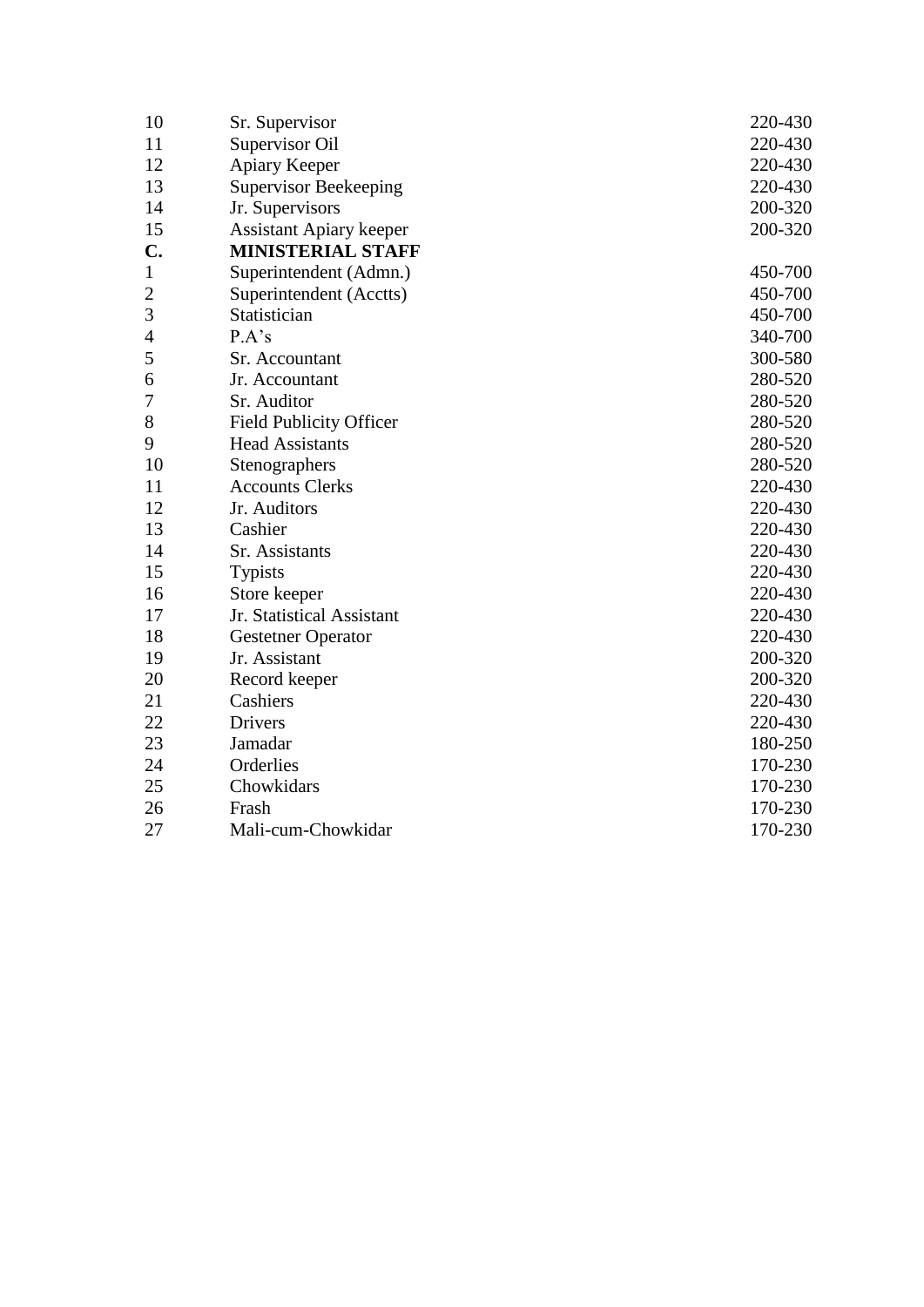## **SCHEDULE II**

| <b>Class</b> | Category     | Designation of the<br>Post                          | Grade        | <b>Minimum</b><br>qualification<br>for                                                                                        | <b>Mode of Recruitment</b>                                                                                                                                                                                                     |
|--------------|--------------|-----------------------------------------------------|--------------|-------------------------------------------------------------------------------------------------------------------------------|--------------------------------------------------------------------------------------------------------------------------------------------------------------------------------------------------------------------------------|
| I.           | A            | Secretary                                           | 750-<br>1350 | <b>Direct Recruitment</b>                                                                                                     | By promotion/Transfer on<br>deputation from Govt. by<br>promotion from Class II<br>with<br>atleast<br>$5\overline{)}$<br>years<br>service as such<br>The appointment will be<br>regulated under section 4<br>$(4)$ of the Act. |
|              |              | Financial Advisor &<br>Chief<br>Accounts<br>Officer | 750-<br>1350 |                                                                                                                               | appointment/transfer<br>$\mathbf{By}$<br>deputation<br>from<br>on<br>Government                                                                                                                                                |
| Π.           | $\mathbf{A}$ | <b>Executive Officer</b>                            | 520-900      | M.A<br>(Economics)<br>with degree in law<br>Graduate<br>with<br><sub>or</sub><br>Diploma<br>$Co-$<br>in<br>operation          | 50%<br>i.<br>by promotion<br>from Class III with<br>atleast 3 years service<br>as such<br>ii.<br>50%<br>by<br>direct<br>recruitment                                                                                            |
|              | B            | Khadi Dev. Officer                                  | 520-900      | Graduate<br>with<br>Diploma in Textile /<br>Handloom<br>from<br>recognized institute                                          | 100%<br>by<br>direct<br>recruitment                                                                                                                                                                                            |
|              | $\mathsf{C}$ | Dev. Officer (Leather)                              | 520-900      |                                                                                                                               | 100%<br>direct<br>by<br>recruitment                                                                                                                                                                                            |
| III.         | A<br>B       | Asstt. Ex. Officer<br>Recovery Officer              | 460-750      | Graduate<br>Law<br><b>or</b><br>Graduate<br>with<br>Diploma<br>$Co-$<br>in<br>operation                                       | $50\%$ by promotion<br>$i$ .<br>from A. 25% from<br>Class IV B. 25%<br>from<br>Class<br>$\mathbf{I}$<br>Category-A<br>of<br>ministerial<br>service<br>with<br>3<br>years<br>service as such<br>ii. 50% by direct               |
| IV.          | A            | Asstt. Registrar                                    | 450-700      | $-do-$                                                                                                                        | recruitment<br>i. 50% by promotion                                                                                                                                                                                             |
|              |              |                                                     |              |                                                                                                                               | from<br>Class<br>V<br>3 <sup>7</sup><br>having<br>years<br>service as such.                                                                                                                                                    |
|              |              |                                                     |              |                                                                                                                               | ii. 50%<br>direct<br>by<br>recruitment                                                                                                                                                                                         |
|              | B            | Development<br>Asstt.<br>Officer (Leather)          | $-do-$       | Degree/Diploma<br>in<br>leather Technology<br>having<br>certificate<br>course<br>from<br>$\mathbf{a}$<br>recognized Institute | 100%<br>direct<br>by<br>recruitment                                                                                                                                                                                            |
| V.           | $\mathbf{A}$ | Sr. District Organisor                              | 300-580      |                                                                                                                               | 100% by promotion from<br>Class VI.                                                                                                                                                                                            |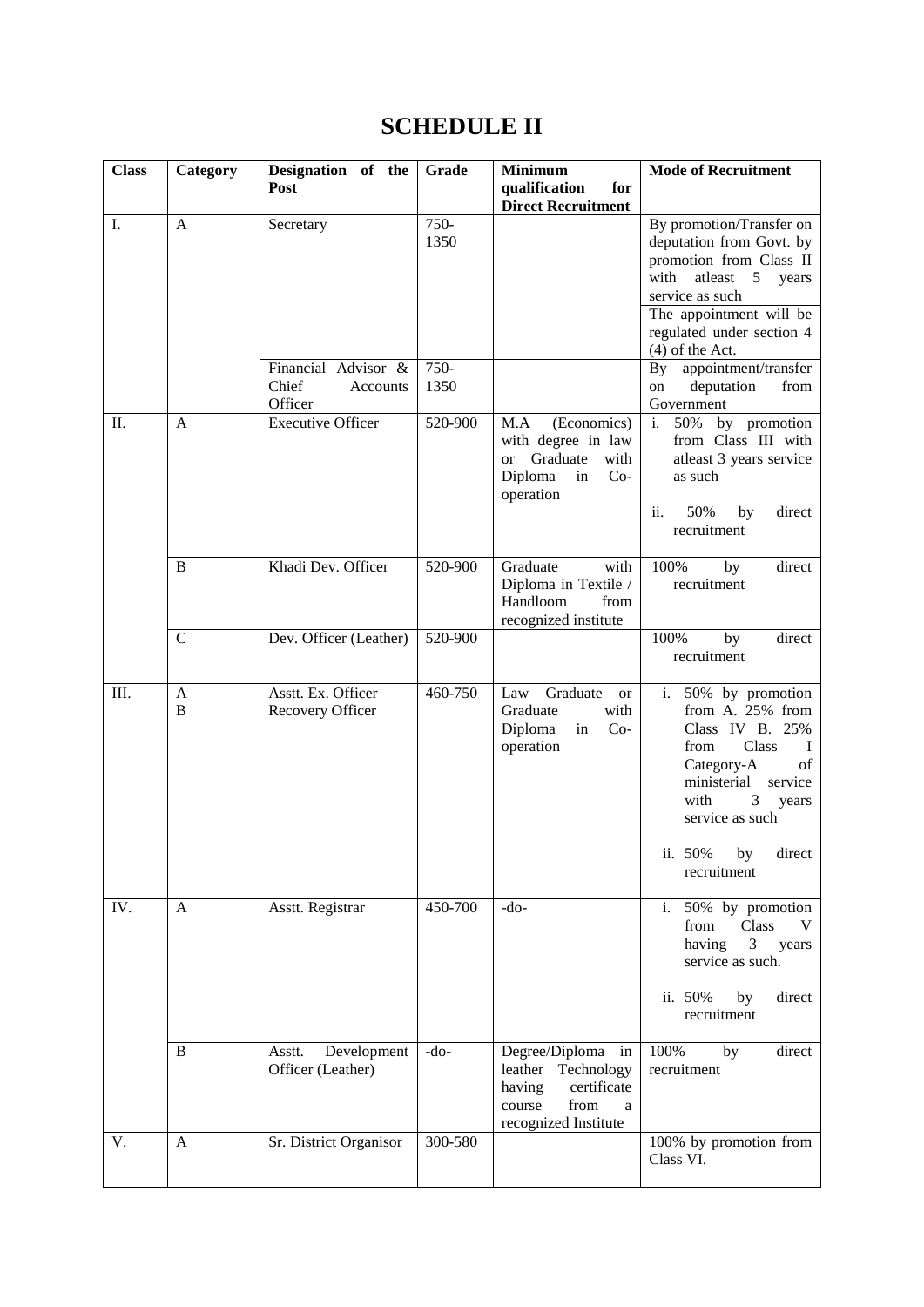| <b>Class</b>   | Category           | <b>Designation of the Post</b> | Grade   | <b>Minimum</b>                       | <b>Mode of Recruitment</b>                            |
|----------------|--------------------|--------------------------------|---------|--------------------------------------|-------------------------------------------------------|
|                |                    |                                |         | qualification for                    |                                                       |
|                |                    |                                |         | <b>Direct</b>                        |                                                       |
|                |                    |                                |         | Recruitment                          |                                                       |
| VI.            | A                  | District<br>Jr.<br>a.          | 280-580 | Graduate                             | 50%<br>$\mathbf{i}$ .<br>by                           |
|                |                    | Organisor                      |         | preferably trained<br>in Cooperation | promotion<br>from<br>Class VII having                 |
|                |                    |                                | $-do-$  |                                      | 3 years service as                                    |
|                |                    | Organisor<br>b.                |         |                                      | such.                                                 |
|                |                    | Beekeeping                     |         |                                      |                                                       |
|                |                    |                                |         |                                      | ii. 50%<br>by direct                                  |
|                |                    |                                |         |                                      | Recruitment                                           |
|                |                    |                                |         |                                      |                                                       |
| VII.           | A                  | Sr. Supervisors                | 220-430 |                                      | by promotion<br>100%                                  |
|                | <b>B.</b>          | Apiary Keeper                  | -do-    |                                      | from Class VIII having                                |
|                | C.                 | Sup-Beekeeping                 | $-do-$  |                                      | 3 years service as such                               |
| VIII.          | A.                 | Jr. Supervisors                | 200-320 |                                      | 100%<br>by<br>direct                                  |
|                | <b>B.</b>          | Asstt. Apiary Keeper           | $-do-$  |                                      | Recruitment                                           |
|                | <b>MINISTERIAL</b> |                                |         |                                      |                                                       |
| $\mathbf I$    | A                  | Superintendent (Admn.)         | 450-700 | $\overline{\phantom{a}}$             | By selection from Class                               |
|                |                    |                                |         |                                      | IV category C have not                                |
|                |                    |                                |         |                                      | than<br>less<br>years<br>5                            |
|                |                    |                                |         |                                      | experience<br>that<br>in                              |
|                |                    |                                |         |                                      | Category and having                                   |
|                |                    |                                |         |                                      | passed Sectt. Assistants                              |
|                | B                  |                                |         |                                      | Examination.                                          |
|                |                    | Superintendent (Acctts.)       | $-do-$  |                                      | Selection<br>from<br>By<br>Class III Category C       |
|                |                    |                                |         |                                      | with 5 years experience                               |
|                |                    |                                |         |                                      | as such having passed                                 |
|                |                    |                                |         |                                      | Accountancy Part II                                   |
|                |                    |                                |         |                                      | Examination                                           |
|                | C.                 | Statistician                   | $-do-$  |                                      | By transfer/deputation                                |
|                |                    |                                |         |                                      | from Planning Deptt                                   |
| $\mathbf{I}$   | А.                 | <b>Personal Assistant</b>      | 340-700 | Graduate with 80                     | i. By selection from                                  |
|                |                    |                                |         | words speed in<br>shorthand & 40     | Class IV category                                     |
|                |                    |                                |         | words in typing                      | D having not less<br>than<br>$5\overline{)}$<br>years |
|                |                    |                                |         |                                      | experience<br>as                                      |
|                |                    |                                |         |                                      | such on the basis                                     |
|                |                    |                                |         |                                      | of<br>test<br>in                                      |
|                |                    |                                |         |                                      | shorthand<br>and                                      |
|                |                    |                                |         |                                      | type writing for                                      |
|                |                    |                                |         |                                      | which minimum                                         |
|                |                    |                                |         |                                      | speed should be                                       |
|                |                    |                                |         |                                      | 80 and 40 words                                       |
|                |                    |                                |         |                                      | minute<br>per                                         |
|                |                    |                                |         |                                      | respectively.                                         |
|                |                    |                                |         |                                      | ii. 50%<br>by direct                                  |
|                |                    |                                |         |                                      | Recruitment.                                          |
|                |                    |                                |         |                                      |                                                       |
| $\mathbf{III}$ | A                  | Sr. Accountant                 | 300-580 |                                      | $\overline{100\%}$ by promotion                       |
|                |                    |                                |         |                                      | from Class IV category                                |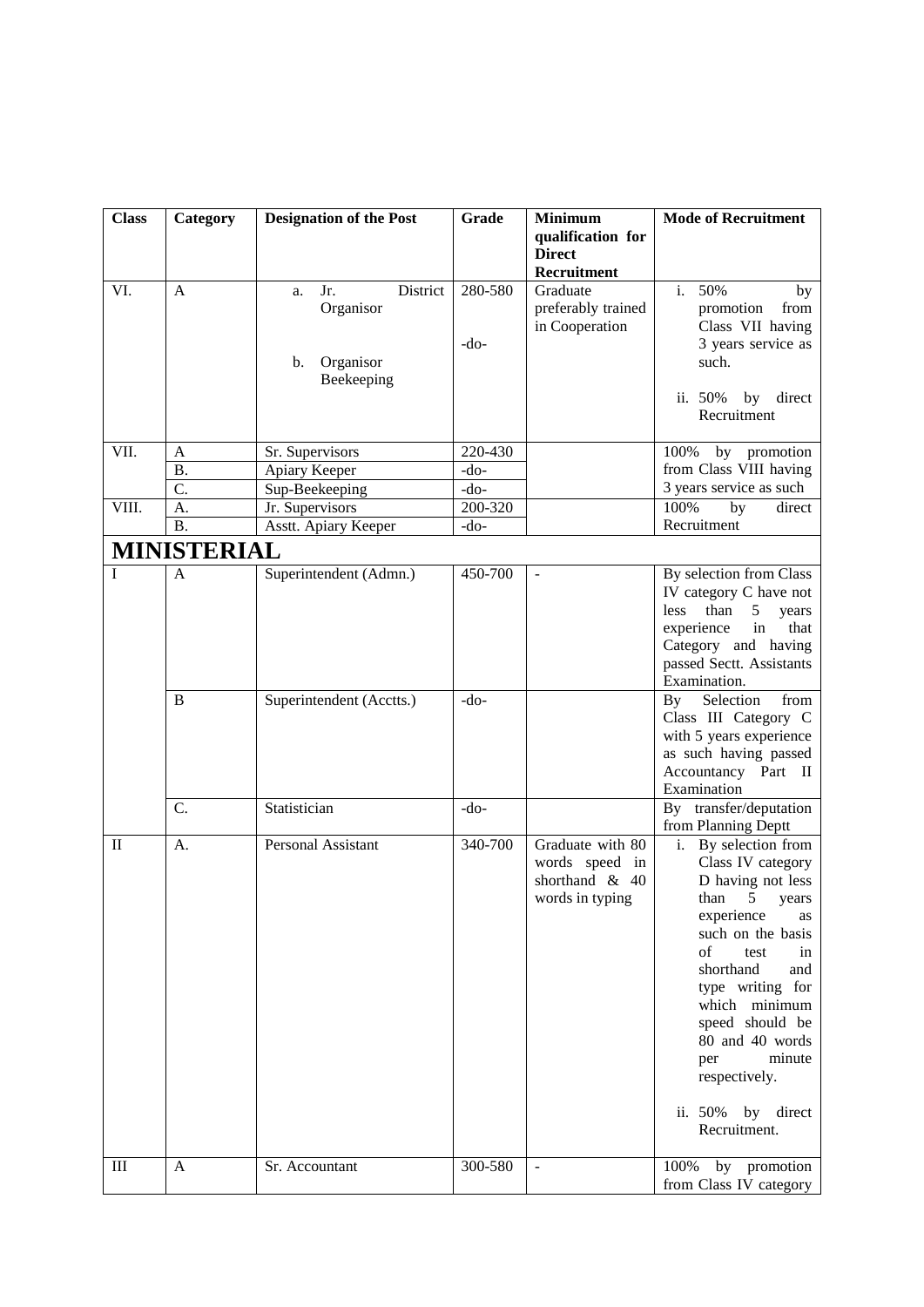|     |   |                    |         |                          | having<br>A<br>passed<br>Accountancy                                                     |
|-----|---|--------------------|---------|--------------------------|------------------------------------------------------------------------------------------|
|     |   |                    |         |                          | Examination, with 3<br>experience as<br>years<br>such                                    |
| IV. | A | a) Jr. Accountants | 280-520 | $\overline{\phantom{0}}$ | 100% by promotion                                                                        |
|     |   | Sr. Auditors<br>b) | 280-520 |                          | from Class V Category<br>A provided he has<br>passed SAC Part I<br>Examination and has 3 |
|     |   |                    |         |                          | experience as<br>years<br>such                                                           |

| <b>Class</b> | Category     | <b>Designation of the Post</b> | Grade   | <b>Minimum</b>            | <b>Mode</b><br>of                 |
|--------------|--------------|--------------------------------|---------|---------------------------|-----------------------------------|
|              |              |                                |         | qualification<br>for      | Recruitment                       |
|              |              |                                |         | <b>Direct Recruitment</b> |                                   |
| IV           | B            | <b>Field Publicity Officer</b> | 280-580 | preferably<br>Graduate    | 100%<br>direct<br>by              |
|              |              |                                |         | with<br>diploma<br>in     | Recruitment.                      |
|              |              |                                |         | jaurnalism                |                                   |
|              | $\mathbf C$  | <b>Head Assistants</b>         | $-do-$  |                           | 75%<br>i.<br>by                   |
|              |              |                                |         |                           | selection from                    |
|              |              |                                |         |                           | Class<br>V                        |
|              |              |                                |         |                           | category<br>B                     |
|              |              |                                |         |                           | having at least                   |
|              |              |                                |         |                           | 4 years service                   |
|              |              |                                |         |                           | as such and                       |
|              |              |                                |         |                           | having passed                     |
|              |              |                                |         |                           | Sectt.                            |
|              |              |                                |         |                           | Assistants                        |
|              |              |                                |         |                           | Exam.                             |
|              |              |                                |         |                           | ii. 25% by direct                 |
|              |              |                                |         |                           | Recruitment                       |
|              |              |                                |         |                           | on the basis of                   |
|              |              |                                |         |                           | competitive                       |
|              |              |                                |         |                           | test<br>to<br>be                  |
|              |              |                                |         |                           | conducted<br>by                   |
|              |              |                                |         |                           | the Board.                        |
|              | D            | Stenographers                  | 280-520 | PUC with 60 words         | 100%<br>$\overline{b}y$<br>direct |
|              |              |                                |         | speed in shorthand and    | Recruitment                       |
|              |              |                                |         | 30 words in typing        |                                   |
| V.           | $\mathbf{A}$ | <b>Accounts Clerks</b><br>a)   | 220-430 | <b>Commerce Graduate</b>  | 50%<br>i.<br>by                   |
|              |              | b)<br>Jr. Auditors             |         |                           | promotion                         |
|              |              | Cashiers'<br>$\mathbf{c})$     |         |                           | from<br>Class                     |
|              |              |                                |         |                           | VII Category                      |
|              |              |                                |         |                           | B with at least                   |
|              |              |                                |         |                           | 3 years service                   |
|              |              |                                |         |                           | as such.                          |
|              |              |                                |         |                           | ii. 50% by direct                 |
|              |              |                                |         |                           | Recruitment.                      |
|              |              |                                |         |                           |                                   |
|              | Β.           | a. Sr. Assistants              | 220-430 | $\Box$                    | 75%<br>i.<br>by                   |
|              |              | b. Store-keeper                |         |                           | selection from                    |
|              |              |                                |         |                           | Class VII i.e                     |
|              |              |                                |         |                           | Jr. Assts. from                   |
|              |              |                                |         |                           | among                             |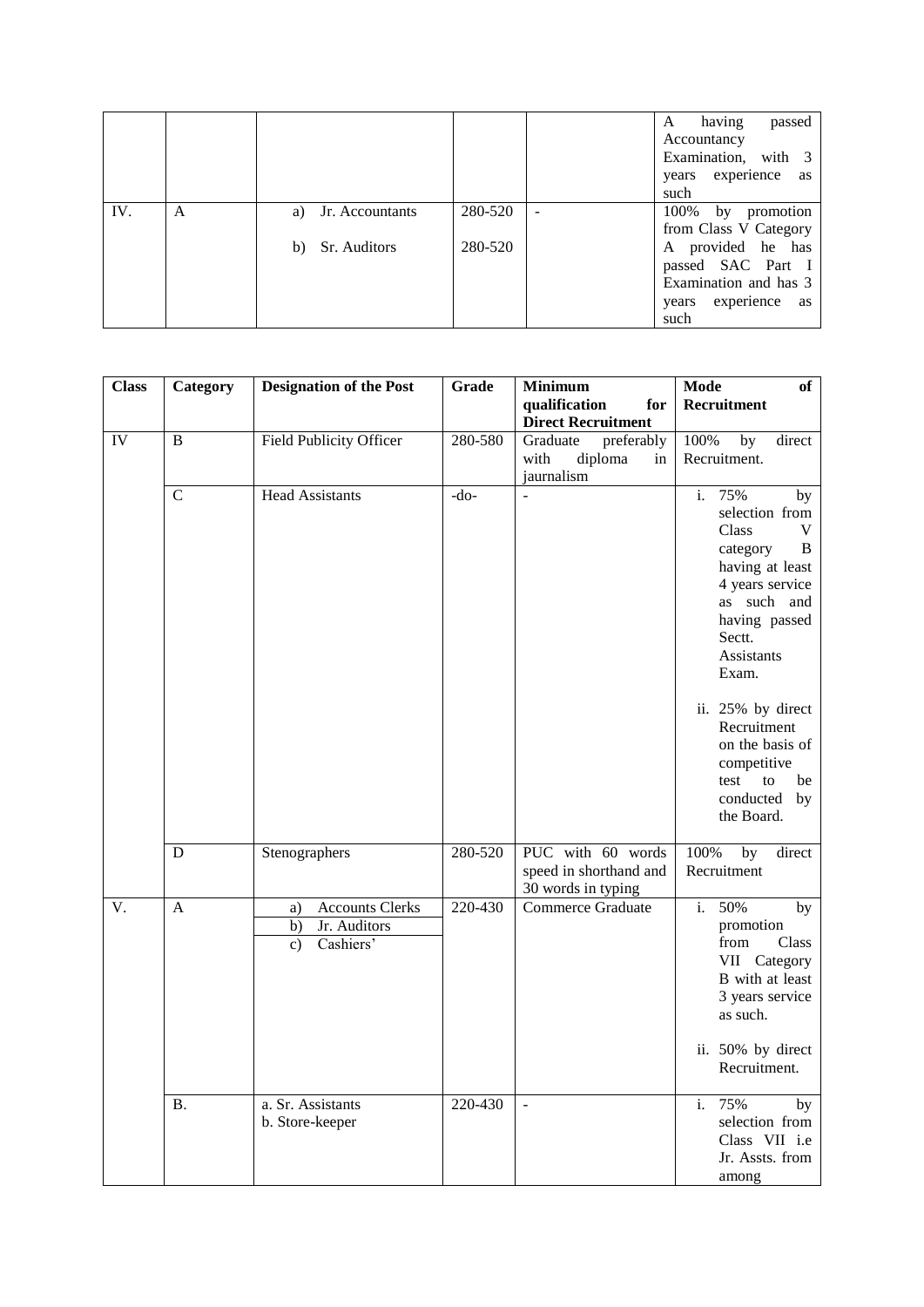|    |                        |         |                                                                                   | persons<br>having atleast<br>3 years service<br>that<br>in<br>category.<br>Preference<br>will be given<br>those<br>to<br>having passed<br>Sectt.<br>Assistant<br>Examination.<br>ii. 25% by direct<br>Recruitment<br>on the basis of<br>competitive<br>to<br>tests<br>be<br>conducted by<br>the Board in<br>the<br>manner<br>hereinafter<br>provided. |
|----|------------------------|---------|-----------------------------------------------------------------------------------|-------------------------------------------------------------------------------------------------------------------------------------------------------------------------------------------------------------------------------------------------------------------------------------------------------------------------------------------------------|
| C. | Jr. Statistical Asstt. | 220-430 | Graduate<br>having<br>Economics/<br>Commerce/Statistics<br>as one of the subjects | 100%<br>direct<br>by<br>Recruitment.                                                                                                                                                                                                                                                                                                                  |
| D. | Gestetner Operator     | 220-430 | Matric                                                                            | 100% by promotion<br>Class<br><b>VII</b><br>from<br>Category A with 3<br>years<br>service<br>as<br>such                                                                                                                                                                                                                                               |

| <b>Class</b> | Category | <b>Designation of the Post</b> | Grade   | <b>Minimum</b>                                                                 | Mode<br>of                                                                                                    |
|--------------|----------|--------------------------------|---------|--------------------------------------------------------------------------------|---------------------------------------------------------------------------------------------------------------|
|              |          |                                |         | qualification<br>for                                                           | Recruitment                                                                                                   |
|              |          |                                |         | <b>Direct Recruitment</b>                                                      |                                                                                                               |
| VI.          | A.       | Drivers                        | 220-430 | Two years Hill<br>i.<br>Driving<br>experience<br>ii. Preferably<br>Middle pass | 100%<br>direct<br>by<br>Recruitment.                                                                          |
| VII.         | A.       | Junior Assistants              | 200-320 | Matric<br>preferably<br>type knowing                                           | $\mathbf{i}$<br>25%<br>by<br>promotion<br>from Class<br>VIII & Class<br>3 years<br>V<br>experience<br>as such |
|              |          |                                |         |                                                                                | $\rm ii)$<br>75%<br>by<br>direct<br>Recruitment                                                               |